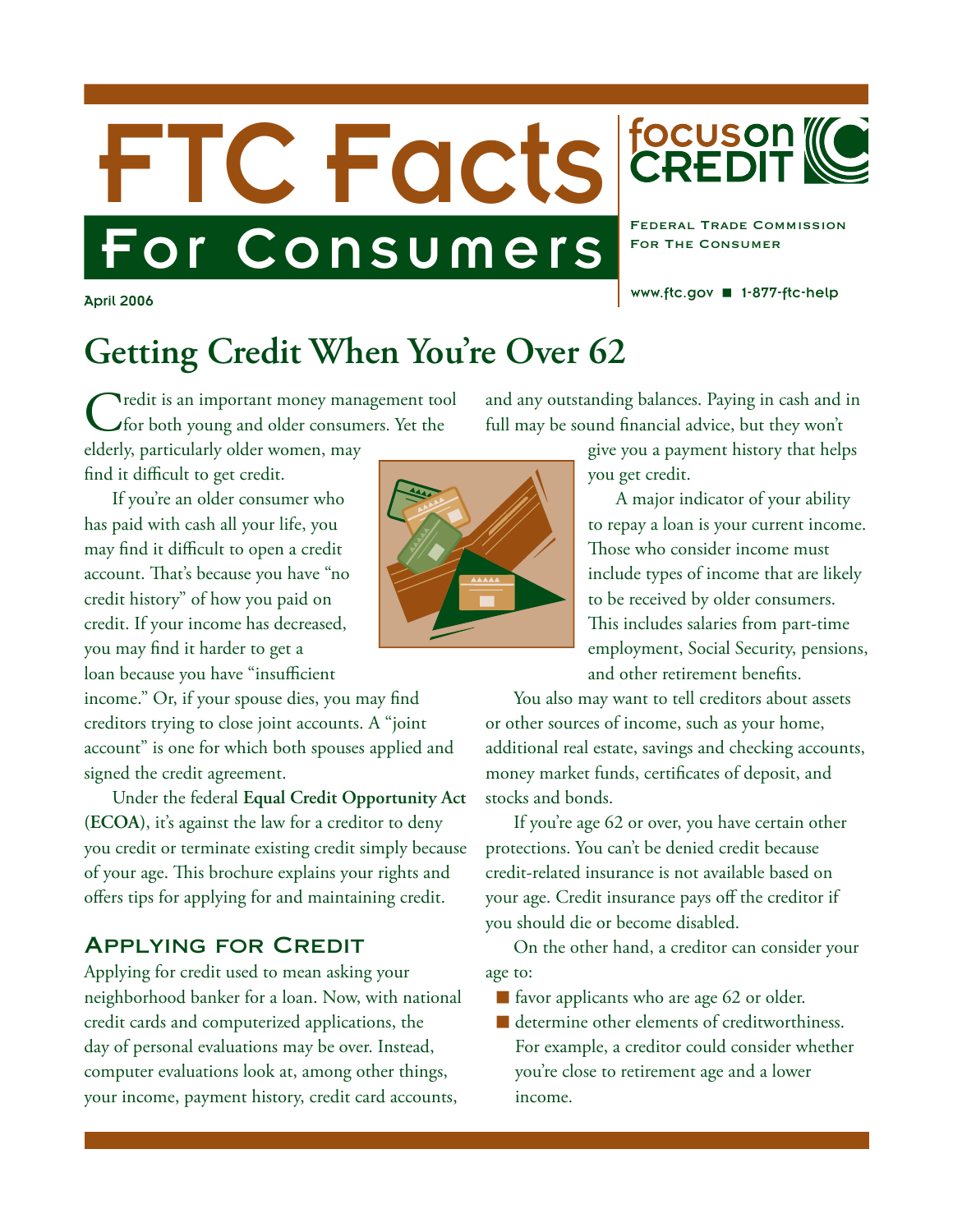While a creditor cannot take your age directly into account, a creditor may consider age as it relates to certain elements of creditworthiness. If, for example, at the age of 70, you apply for a 30-year mortgage, a lender might be concerned that you may not live to repay the loan. However, if you apply for a shorter loan term, increase your down payment, or do both, you might satisfy the creditor's concerns.

#### Checking Your Credit **HISTORY**

A credit report includes information on where you live, how you pay your bills, and whether you've been sued, arrested, or filed for bankruptcy. Nationwide consumer reporting companies sell the

information in your report to creditors, insurers, employers, and other businesses that use it to evaluate your applications for credit, insurance, employment, or renting a home.

You may find that your file doesn't list all of your credit accounts. That's because

not all creditors report to consumer reporting companies. You may ask that additional accounts be reported to your file. Some bureaus may charge for this service.

Credit information about shared accounts should be reported in your name and your spouse's. If it's not, ask the creditor in writing to report the account in both names.

The **Fair Credit Reporting Act (FCRA)** requires each of the major nationwide consumer reporting companies to provide you with a free copy of your credit report, at your request, once every 12 months.

To order your free annual report from one or all the national consumer reporting companies, visit:

**www.annualcreditreport.com**; call toll-free: 1-877- 322-8228; or complete the Annual Credit Report Request Form and mail it to: Annual Credit Report Request Service, P.O. Box 105281, Atlanta, GA 30348-5281. You can print the form from **ftc.gov/credit**. Do not contact the three nationwide consumer reporting companies individually; they provide free annual credit reports only through www.annualcreditreport.com, 1-877-322-8228, and Annual Credit Report Request Service, P.O. Box 105281, Atlanta, GA 30348-5281.

#### **Other Rights to Free Reports**

Under federal law, you're also entitled to a free report if a company takes adverse action against you, such

*While a creditor cannot take your age directly into account, a creditor may consider age as it relates to certain elements of creditworthiness.*

as denying your application for credit, insurance or employment, and you request your report within 60 days of receiving notice of the action. The notice will give you the name, address, and phone number of the consumer reporting company that supplied the information

about you. You're also entitled to one free report a year if you're unemployed and plan to look for a job within 60 days; if you're on welfare; or if your report is inaccurate because of fraud. Otherwise, a consumer reporting company may charge you up to \$9.50 for additional copies of your report.

- To buy a copy of your report, contact:
- Equifax: 1-800-685-1111; www.equifax.com
- Experian: 1-888-EXPERIAN (1-888-397-3742); www.experian.com
- TransUnion: 1-800-916-8800;
- www.transunion.com

Under state law, consumers in Colorado,

Georgia, Maine, Maryland, Massachusetts, New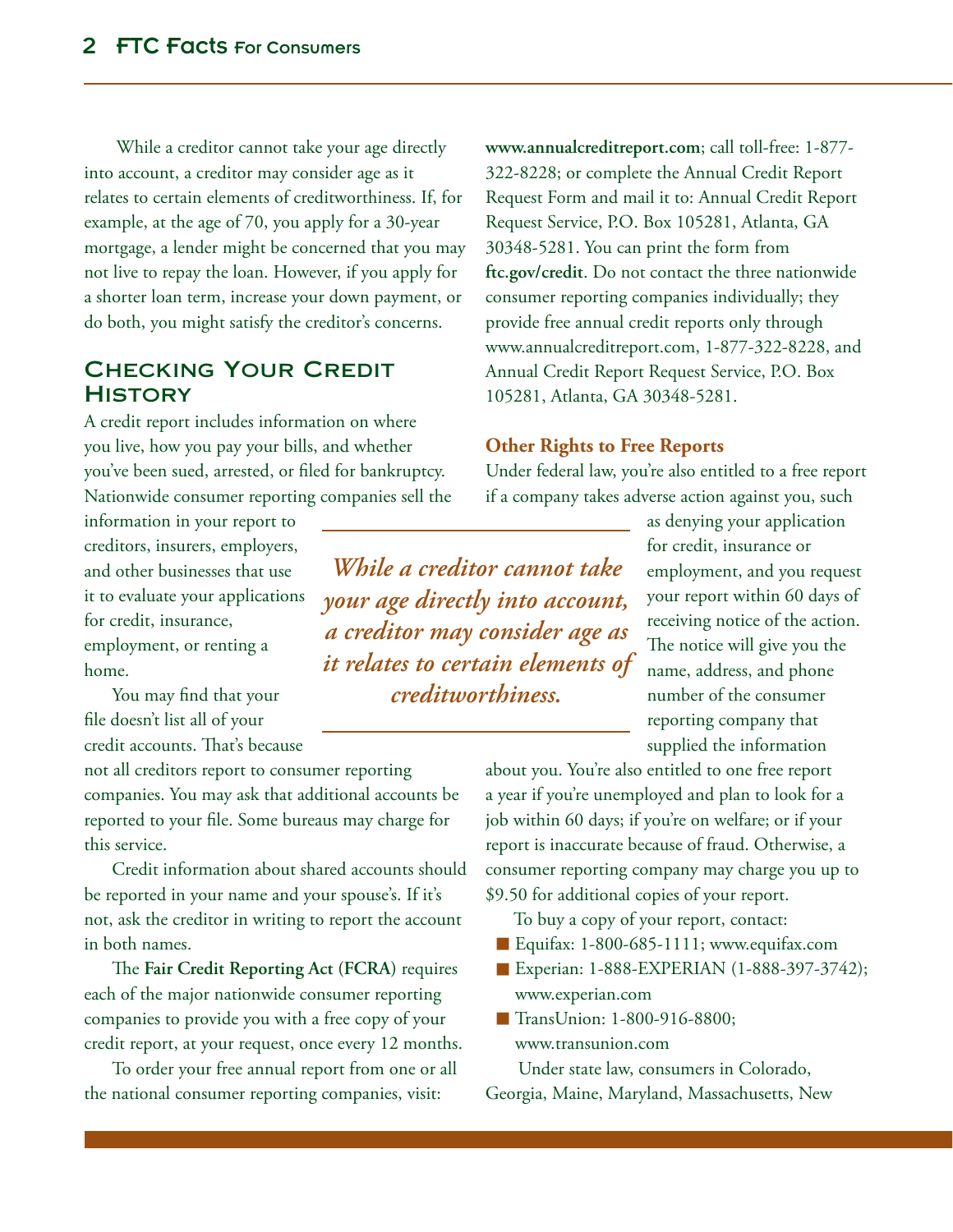Jersey, and Vermont already have free access to their credit reports.

If you ask, only the last four digits of your Social Security number will appear on your credit reports.

## Establishing a Credit **HISTORY**

If you're denied a loan or credit card because you have no credit history, consider establishing one. The best way is to apply for a small line of credit from

your bank or a credit card from a local department store. Make sure you list your best financial references. Make payments regularly and make certain the creditor reports your credit history to a credit bureau.

# If Your Spouse Dies

Under the ECOA, a creditor cannot automatically close or change the terms of a joint account solely because of the death of your spouse. A creditor may ask you to update your application or reapply. This can happen if the account was originally based on all or part of your spouse's income and if the creditor has reason to believe your income alone cannot support the credit line.

After you submit a re-application, the creditor will determine whether to continue to extend you credit or change your credit limits. Your creditor must respond in writing within 30 days of receiving your application. During that time, you can continue to use your account with no new restrictions. If you're application is rejected, you must be given specific reasons, or told of your right to get this information.

These protections also apply when you retire, reach age 62 or older, or change your name or marital status.

Kinds of Accounts

It's important to know what kind of credit accounts you have, especially if your spouse dies. There are two types of accounts — individual and joint. You can permit authorized persons to use either type.

■ An *individual account* is opened in one person's name and is based only on that person's income and assets.

If you're concerned about your credit status if your spouse should die, you may want to try to

> open one or more individual accounts in your name. That way, your credit status won't be affected.

When you're applying for individual credit, ask the creditor to consider the credit history of accounts reported

in your spouse's or former spouse's name, as well as those reported in your name. The creditor must consider this information if you can prove it reflects positively and accurately on your ability to manage credit. For example, you may be able to show through canceled checks that you made payments on an account, even though it's listed in your spouse's name only.

■ A *joint account* is opened in two people's names, often a husband and wife, and is based on the income and assets of both or either person. Both people are responsible for the debt.

# Account "Users"

If you open an individual account, you may authorize another person to use it. If you name your spouse as the authorized user, a creditor who reports the credit history to a credit bureau must report it in your spouse's name as well as in yours (if the account was opened after June 1, 1977). A creditor also may

*If you're denied a loan or credit card because you have no credit history, consider establishing one.*